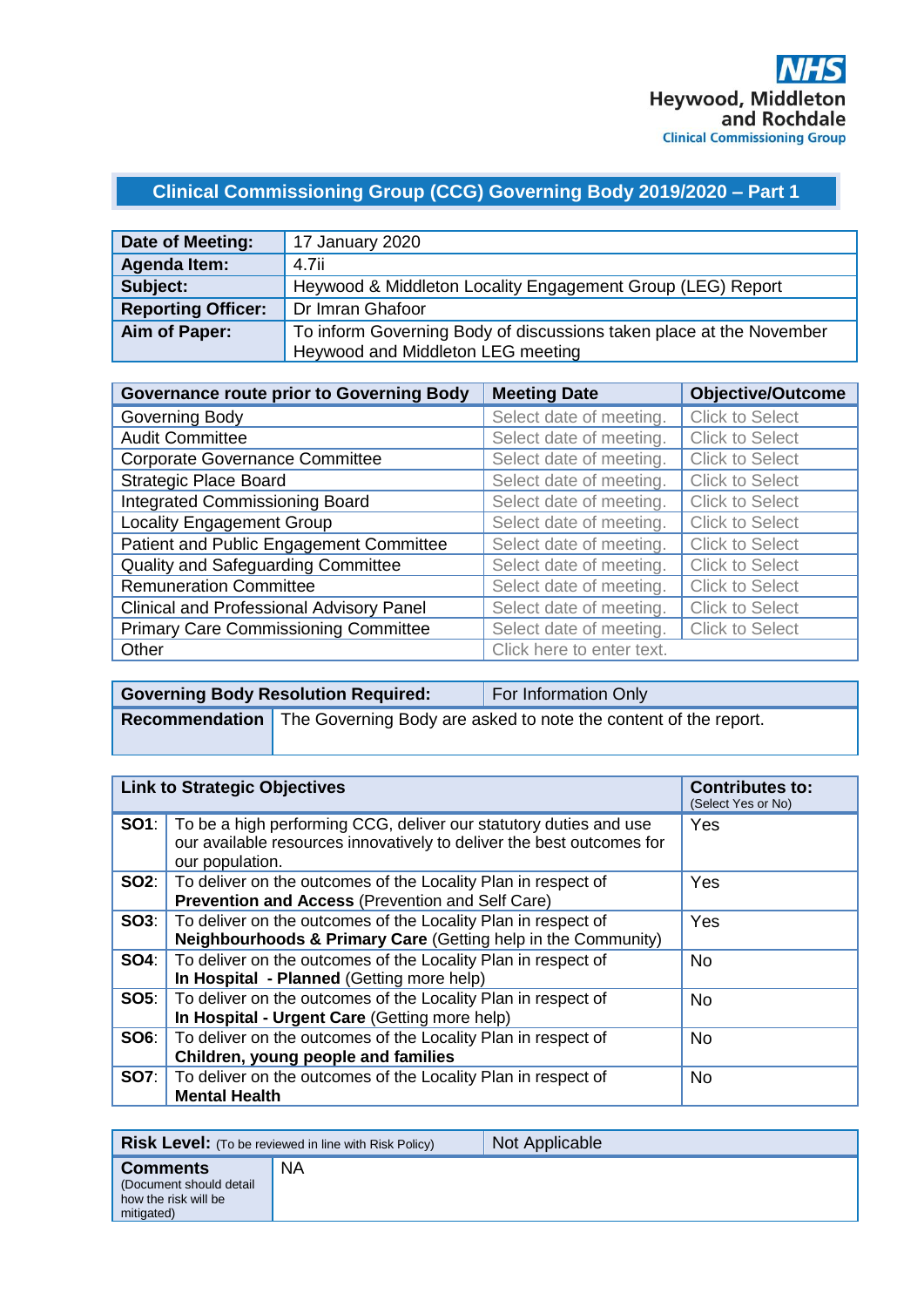| <b>Content Approval/Sign Off:</b>                                 |                                                                       |
|-------------------------------------------------------------------|-----------------------------------------------------------------------|
| The contents of this paper have been<br>reviewed and approved by: | Clinical Locality Lead for Heywood and<br>Middleton, Dr Imran Ghafoor |
| <b>Clinical Content signed off by:</b>                            | Not applicable                                                        |
| <b>Financial content signed off by:</b>                           | Not Applicable                                                        |

|                                                       | <b>Completed:</b> |
|-------------------------------------------------------|-------------------|
| Clinical Engagement taken place                       | Not Applicable    |
| Patient and Public Involvement                        | Not Applicable    |
| <b>Patient Data Impact Assessment</b>                 | Not Applicable    |
| Equality Analysis / Human Rights Assessment completed | Not Applicable    |

### **Executive Summary**

The Heywood & Middleton Leg was held at the Masonic Lodge Middleton on the 12th November 2019.

There were two presentations:

#### **Single Access Point for Work and Skills Opportunities**

This was a scheme to help improve patients' lives who are on certain types of benefit who would benefit from extra support and skills in helping them find a job. This would help them physically and mentally and reduce the number of visits which were needed to Primary Care for the issuing of Fit notes. Details about how to access the scheme was also given.

#### **Organisation of Review of Care and Health Applications**

The CCG have commissioned a service which support health related app library for HMR. There are many apps available but ORCHA helped to make sure that the apps are genuine and are reviewed to make sure that they meet the appropriate standards. The accountability of the apps lies with ORCHA or the developer.

#### **Meeting**

Members were advised to make sure that they completed their declaration of interest training and the annual declaration of interests.

Members were asked about feedback from the papers. Members noted the papers and clarification was sought when required.

#### **CPAP**

Feedback was given regarding the October 2019 CPAP workshop. The main issues raised were about Secondary Care asking Primary Care to carry out their investigations. The issue of 'your test your responsibility' was mentioned. The key factors in this was the lack of resources in Primary Care and the interpretation of the result and its significance especially when the tests which were requested by Secondary care were not common tests. This has been highlighted as an issue of DATIX as a key area and this would be fed back to the Primary and Secondary Care Interface Group.

## **CPAP Workshop**

Members were asked to feedback about Prescribing for the December CPAP. The following themes came out from the CPAP feedback.

a) Phlebotomy – Secondary Care especially for Bloods with regards to medications